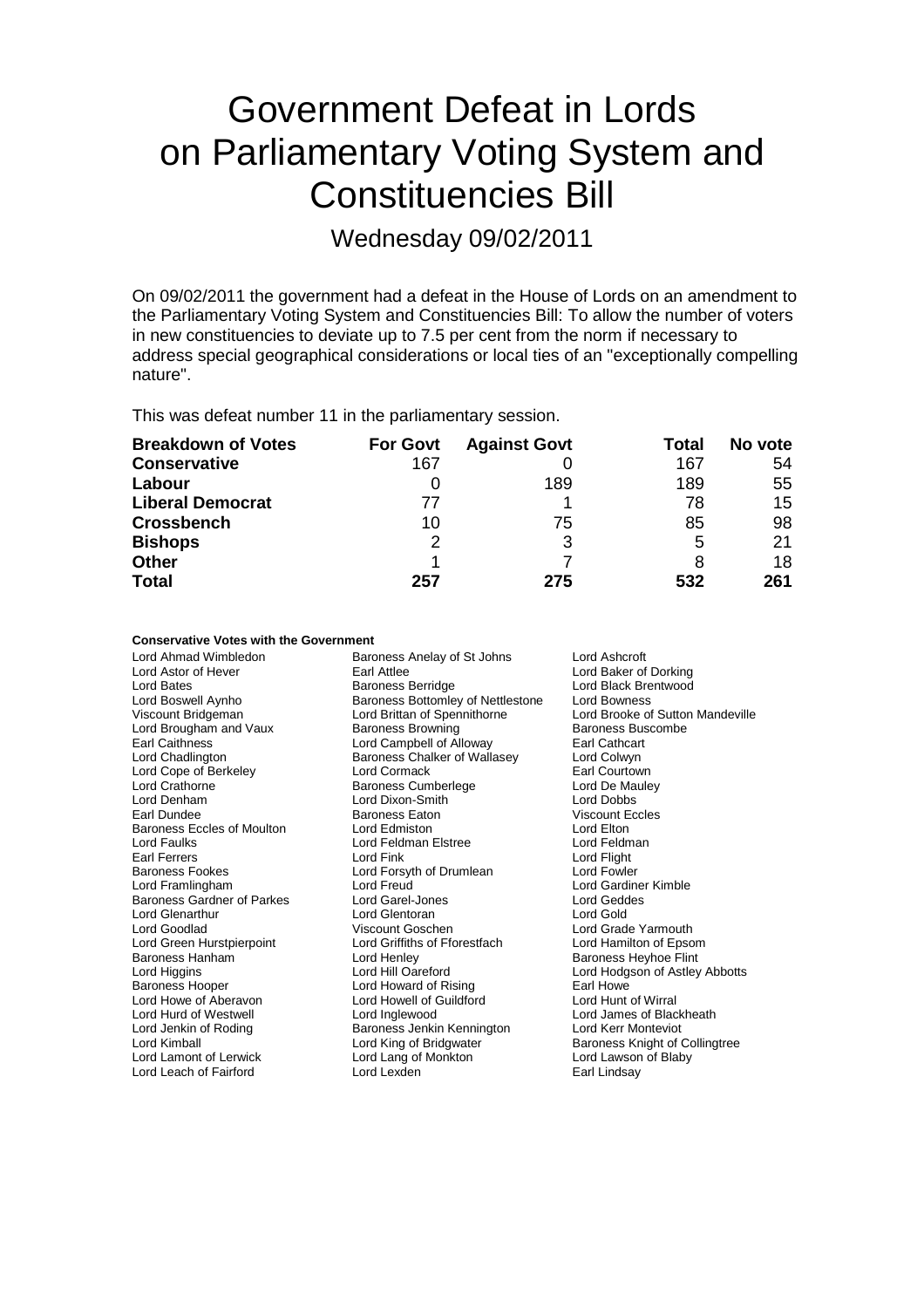Lord Magan Castletown Lord Mancroft Lord Maples Lord Marland<br>Lord Mavhew of Twysden Lord McColl of Dulwich Lord Mayhew of Twysden Lord McColl of Dulwich Lord Montagu of Beaulieu<br>
Duke of Montrose **Lord Montagu of Baroness Morris of Bolton** Lord Movnihan Duke of Montrose **Baroness Morris of Bolton** Morris Cord Moynihan<br>
Lord Nasebv **Baroness Neville-Jones** Baroness Newlove Lord Newton of Braintree **Baroness Noakes** Lord Northbrook Lord Northbrook<br>
Lord Norton of Louth **Baroness O'Cathain** Lord Norton of Louth **Baroness O'Cathain**<br>
Lord Palumbo<br>
Lord Pilkington of Oxenford<br>
Baroness Perry of Southwark<br>
Lord Pilkington of Oxenford Lord Patten **Baroness Perry of Southwark** Lord Pilkington Cord Pilkington of Caroness Rawlings Cord Pilkington of Oxenford Caroness Rawlings Cord Reav Lord Renton of Mount Harry Lord Ribeiro Lord Risby Baroness Ritchie Brompton **Lord Roberts of Conwy** Lord Rotherwick Conducts Conducts Lord Rotherwick<br>
Lord Ryder of Wensum Lord Sanderson of Bowden Lord Sassoon Lord Ryder of Wensum<br>
Baroness Seccombe<br>
Earl Selborne<br>
Earl Selborne Baroness Seccombe Earl Selborne Earl Selborne Lord Selkirk of Douglas<br>
Lord Selsich Baroness Shackleton Belgravia Baroness Sharples<br>
Lord Selsich Baroness Shackleton Belgravia Baroness Sharples Lord Selsdon<br>Lord Shaw of Northstead **Baroness Shackleton Belgravia**<br>Baroness Shackleton Baroness Sharples Earl Shrewsbury Lord Skelmersdale Lord Soulsby of Swaffham Prior Lord Spicer **Lord St John of Fawsley Baroness Stedman-Scott**<br>
Lord Stewartby **Baroness Stowell Beeston** Lord Strathclyde Lord Stewartby **Baroness Stowell Beeston** Lord Strathclyde Lord Strathclyde Lord Taylor of Holbeach Lord Trefgarne Viscount Trenchard **Lord Trimble Lord True**<br>
Lord True Lord True Lord Tugendhat Lord True Baroness Verma Baroness Trumpington **Example 2** Lord Tugendhat **Baroness Vermanness Vermanness Vermanness Vermanness Vermanness Vermanness Vermanness Vermanness Vermanness Warsi** Lord Wade of Chorlton Baroness Warsi Lord Wasserman Lord Wei **Baroness Wheatcroft** Lord Wolfson of Sunningdale Viscount Younger Leckie

Lord Lingfield Earl Liverpool Lord Lucas Lord Naseby Baroness Neville-Jones Baroness Newlove **Baroness Rawlings Community Reading Baroness Rawlings Community Reading Community Reading Community Reading Re**<br>
Lord Risby Lord Taylor of Holbeach<br>Lord Trimble

Lord Lyell<br>
Lord Mancroft Lord Manles<br>
Lord Mancroft Lord Manles Lord Shaw of Northstead Lord Sheikh Baroness Shephard of Northwold<br>
Lord Skelmersdale Lord Sculsby of Swaffham Prior

### **Conservative Votes against the Government**

#### **Labour Votes with the Government**

#### **Labour Votes against the Government**

Baroness Andrews and Baroness Armstrong Hill Top Baroness Armstrong Hill Top Baroness Armstrong Hill Top Lord Berkeley **Lord Bhattacharyya** Baroness Billingham<br>
Lord Bilston **Baroness Blood** Baroness Blood Lord Boateng Lord Bilston **Baroness Blood**<br>
Lord Borrie **Baroness Blood**<br>
Lord Boyd of Du Lord Borrie<br>
Lord Brennan<br>
Lord Brennan<br>
Lord Brett Lord Brookman Lord Brooks of Tremorfa Lord Browne Lord Campbell-Savours Lord Carter of Coles<br>
Lord Christopher Chandos Lord Clark of Windermere Lord Clinton-Davis Lord Collins Highbury Lord Corbett of Castle Vale Baroness Corston **Baroness Crawley** Corston Baroness Crawley **Lord Cunningham of Felling**<br>
Lord Davies of Coity **Lord Caroling Corporation** Lord Davies Stamford Lord Davies of Oldham Lord Desai Lord Dixon<br>
Baroness Donaghy Lord Donoughue Cord Dixon<br>
Lord Donoughue Cornel Baroness Drake Baroness Donaghy **Lord Donoughue Baroness Drake Baroness Drake**<br> **Baroness Donaghy** Lord Dubs<br>
Lord Drayson **Baroness Drawell** Lord Drayson (Carry School Lord Dubs ) Lord Dubs (Lord Eatwell<br>Lord Elder (Lord Evans of Parkside (Lord Evans of Watford Lord Evans of Temple Guiting Lord Falconer of Thoroton<br>Baroness Farrington of Ribbleton Lord Faulkner of Worcester Baroness Farrington of Ribbleton Lord Faulkner of Worcester Lord Filkin<br>Baroness Ford Cale Lord Foster of Bishop Auckland Baroness Gale Baroness Gibson of Market Rasen Lord Giddens **Baroness Golding Cording Cording Cording Cording Cording Cording Cording Cording Cording Cording Cording Cording Cording Cording Cording Cording Cording Cording Cording Cording** Lord Graham of Edmonton Lord Grantchester Lord Grenfell Lord Griffiths of Burry Port Lord Grocott Lord Harris of Lord Harris of Lord Harris of Lord Harris of Lord Harris of Lord Harris of Lord Harris of Lord Harris of Lord Harris of Lord Harris of Lord Harris of Lord Harris of Lord Harrison **Lord Hart of Chilton**<br> **Baroness Hayter Kentish Town** Baroness Healy Prin Baroness Hayter Kentish Town Baroness Healy Primrose Hill Baroness Henig<br>Baroness Hollis of Heigham Baroness Howel Lord Howarth of Newport Baroness Howel Baroness Hollis of Heigham Lord Howarth of Newport Baroness Howells of St Davids<br>
Lord Howie of Troon Lord Hoyle Cord Hoyle Baroness Hughes Stretford Lord Hughes of Woodside Lord Janner of Braunstone **Baroness Jay of Paddington** Lord Joffe Lord Joffe **Baroness Jones of Whitchurch Lord Jones** Baroness Jones of Whitchurch Lord Jones<br>
Lord Judd Baroness Kennedy of The Shaws Lord Kennedy Southwark Lord King of West Bromwich Baroness King Bow<br>
Baroness Kinnock Holyhead Lord Kirkhill<br>
Lord Knight Weymouth Baroness Kinnock Holyhead Lord Kirkhill Lord Knight Lord Knight Lord Knight Lord Levy<br>Lord Lavard Lord Levymouth Weyler Corology Lord Levy Lord Lofthouse of Pontefract Lord Lympne

Baroness Adams of Craigielea Lord Ahmed<br>
Baroness Andrews
Baroness Amstrong Hill Top
Lord Bach<br>
Lord Bach Lord Barnett **Lord Bassam of Brighton**<br>
Lord Bhattacharvva **Baroness Billingham** Lord Boyd of Duncansby<br>
Lord Brennan Lord Brooke of Alverthorpe<br>
Lord Brooke of Alverthorpe Lord Davies of Abersoch Lord Davies Coity Lord Davies Lord Davies Stammer Lord Davies Stammer Stamford Dixon Lord Evans of Parkside<br>
Lord Ealconer of Thoroton<br>
Baroness Falkender Lord Foster of Bishop Auckland Baroness Gale<br>
Lord Giddens Baroness Golding Baroness Gould of Potternewton Lord Hoyle<br>
Lord Hunt of Kings Heath<br>
Lord Irvine of Lairg<br>
Lord Irvine of Lairg Baroness Kennedy of The Shaws Lord Kennedy<br>Baroness King Bow Lord Kinnock Lord Lea of Crondall Lord Levy<br>
Lord Liddle Lord Lipsey Baroness Liddell Coatdyke Lord Liddle Lord Liddle Lord Lipsey<br>
Lord Lofthouse of Pontefract Lord Lympne Lord Lord Macaulay of Bragar

Lord Clarke of Hampstead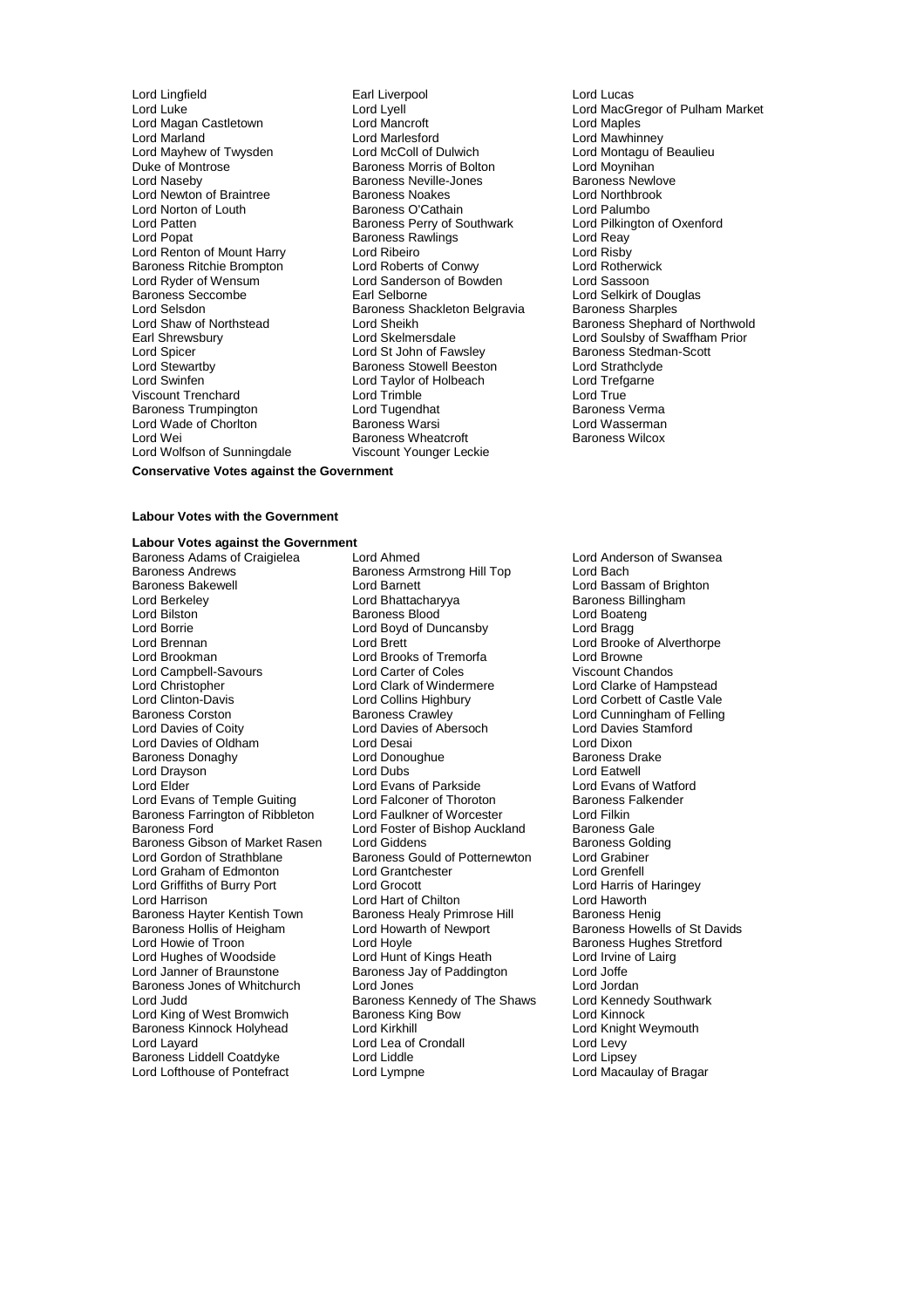Baroness Massey of Darwen Lord Maxton<br>Baroness McDonagh Lord McFall Alcluith Lord Patel of Bradford Lord Patel of Blackburn<br>
Lord Peston Cord Pendry Baroness Pitkeathley Baroness Royall of Blaisdon Lord Sawyer<br>Lord Sewel Lord Sheldon<br>Lord Sheldon Lord Smith of Leigh Lord Snape<br>
Lord Stevenson Balmacara<br>
Lord Stone of Blackheath Lord Tomlinson<br>Lord Tunnicliffe Baroness Wilkins **Lord Williams of Elvel**<br>
Lord Wood Anfield
Lord Woolmer of Leeds

Lord Macdonald of Tradeston Lord Mackenzie of Framwellgate Lord MacKenzie of Culkein<br>
Baroness Massey of Darwen Lord Maxton Lord Maxton Lord McAvoy Lord McFall Alcluith Baroness McIntosh of Hudnall<br>
Lord Mitchell<br>
Lord Monks Lord McKenzie of Luton Lord Mitchell Lord Monks Lord Morgan<br>
Baroness Morgan Elv<br>
Lord Morris of Manchester Baroness Morgan of Drefelin Baroness Morgan Ely Lord Morris Lord Morris Cord Morris Cord Morris Cord Morris Co<br>
Lord Morris of Aberavon Lord Morris of Handsworth Lord Noon Lord Morris of Handsworth Baroness Nye Lord O'Neill of Clackmannan Lord Parekh Lord Peston Baroness Pitkeathley Lord Plant of Highfield<br>Lord Prescott Baroness Prosser Lord Puttnam Lord Prescott **Baroness Prosser** Lord Putton Lord Putton Baroness Prosser Lord Putton Lord Realty Baroness Ramsay of Cartyale Lord Realty Realty Baroness Ramsay of Cartyale Baroness Quin **Baroness Ramsay of Cartvale** Cartol Rea<br>
Lord Reid Cardowan **Baroness Rendell of Babergh** Lord Richard Baroness Rendell of Babergh Lord Richard<br>Lord Rosser Lord Rowlands Lord Robertson of Port Ellen Lord Rosser Lord Rosser Lord Rowlands<br>
Baroness Royall of Blaisdon Lord Sawyer Lord Baroness Scotland of Asthal Lord Sewel Lord Sheldon Baroness Sherlock **Viscours Smith of Gilmorehill Baroness Service School Baroness Service School Baroness Service School Baroness School Baroness School Baroness School Baroness School Baroness School Baroness School Baroness School Barones** Baroness Taylor of Bolton Lord Taylor of Blackburn Baroness Thornton Lord Turnberg Turner Communications Baroness Turner of Camden<br>
Lord Warner Communications Lord West of Spithead Baroness Wall of New Barnet Lord Warner Theory of Lord West of Lord West of Spithead Mest of Spithead Mest of S<br>Baroness Wheeler Theory of Spithead Baroness Whitaker Theory Cord Whitty er Baroness Wheeler Baroness Whitaker Lord Whitty<br>Baroness Wilkins Cord Williams of Elvel Lord Wills

## **Liberal Democrat Votes with the Government**<br>Lord Addington Lord Alderdice

Lord Carlile of Berriew<br>Lord Cotter Lord Dykes Baroness Falkner of Margravine<br>Baroness Falkner of Margravine<br>Baroness Frognal Baroness Frognal of Frognal Baroness Frognal Baroness Frognal States Baroness Hamwee **Baroness Harris of Richmond Baroness Harris of Richmond Baroness Hussein-Ece Baroness Jolly** Baroness Linklater of Butterstone Lord Loomba<br>Baroness Maddock Baronald River Glaven Harver Glaven Lord Phillips of Sudbury **Lord Razzall**<br>
Lord Rennard **Lord Roberts of Llandudno** Lord Strasburger<br>
Lord Strasburger Lord Taverne<br>
Lord Thomas of Gresford Baroness Thomas of Winchester Baroness Williams of Crosby

Lord Addington Lord Alderdice Lord Ashdown of Norton-sub-Hamdon Baroness Bonham-Carter of Yarnbury Lord Bradshaw Lord Burnett Lord Cotter **Lord Dholakia**<br>
Lord Dykes **Container Baroness Falkner of Margravine** Baroness Garden of Frognal Lord German **Earl Glasgow** Earl Glasgow Lord Goodhart<br>
Baroness Hamwee Baroness Harris of Richmond Lord Hussain Baroness Jolly **Communist Constructs** Lord Jones of Cheltenham<br>
Baroness Kramer<br>
Lord Lee of Trafford Lord Kirkwood of Kirkhope **Baroness Kramer** Baroness Kramer Lord Lee of Trafford<br>Baroness Linklater of Butterstone Lord Loomba **Lord Lord Macdonald River Glaven** Baroness Maddock **Earl Mar and Kellie** Lord Marks Henley-on-Thames<br>
Lord McNally **Communist Communist Communist Communist Communist Communist Communist Communist Communist Communist** Lord McNally **Baroness Miller of Chilthorne Domer** Baroness Neuberger<br>
Baroness Nicholson of Winterbourne Baroness Northover Baroness Nicholson of Winterbourne Baroness Northover<br>Lord Palmer Childs Hill Baroness Parminter Lord Oakeshott of Seagrove Bay Lord Palmer Childs Hill Baroness Parminter Childs Area<br>Lord Phillips of Sudbury Lord Razzall Lord Razzall Lord Redesdale Baroness Scott of Needham Market Lord Sharkey **Baroness Sharp of Guilden**<br>Lord Shutt of Greetland Lord Smith of Clifton Lord Sharkey<br>
Lord Sharkey<br>
Lord Shutt of Greetland Baroness States of Shutt of Greetland Lord Smith of Clifton Clifton Control of Storey<br>
Lord Store Lord Storey<br>
Lord Storey<br>
Lord Storey Lord Stoneham Droxford<br>
Lord Taverne 
Lord Teverson Lord Thomas of Gresford Baroness Thomas of Winchester Baroness Thomas of Walliswood Baroness Tonge **Lord Lord Tordoff** Cord Tordoff Lord Tyler<br>
Baroness Tyler Enfield **Lord Lord Lord Vallance of Tummel** Cord Walla Baroness Tyler Enfield **Lord Vallance of Tummel** Lord Wallace of Tankerness<br>
Lord Wallace of Saltaire **Lord Wallace of Tankerness Walmsley** Lord Watson of Richmond Baroness Walmsley **Lord Watson of Richmond**<br>
Lord Willis Knaresborough

**Liberal Democrat Votes against the Government** Viscount Falkland

## **Crossbench Votes with the Government**

Lord Alton of Liverpool **Lord Bramall** Lord Bramall **Lord Condon**<br>
Lord Condon Lord Guthrie of Craigiebank Lord Llovd of Berwick Lord Marshall of Knightsbridge Viscount Waverley

Lord Guthrie of Craigiebank Lord Lloyd of Lord Stirrup<br>Lord Neill of Bladen Lord Stirrup

# **Crossbench Votes against the Government**

Lord Armstrong of Ilminster Lord Best Lord Birt Baroness Boothroyd<br>
Lord Butler of Brockwell<br>
Lord Butler of Brockwell<br>
Cord Butler-Sloss

Lord Stone of Blackheath Baroness Symons of Vernham Dean<br>
Lord Taylor of Blackburn Baroness Thornton Lord Young of Norwood Green

> Baroness Benjamin<br>Lord Burnett Lord Rodgers of Quarry Bank<br>Baroness Sharp of Guildford

Viscount Allenby of Megiddo<br>Lord Birt Baroness Campbell of Surbiton